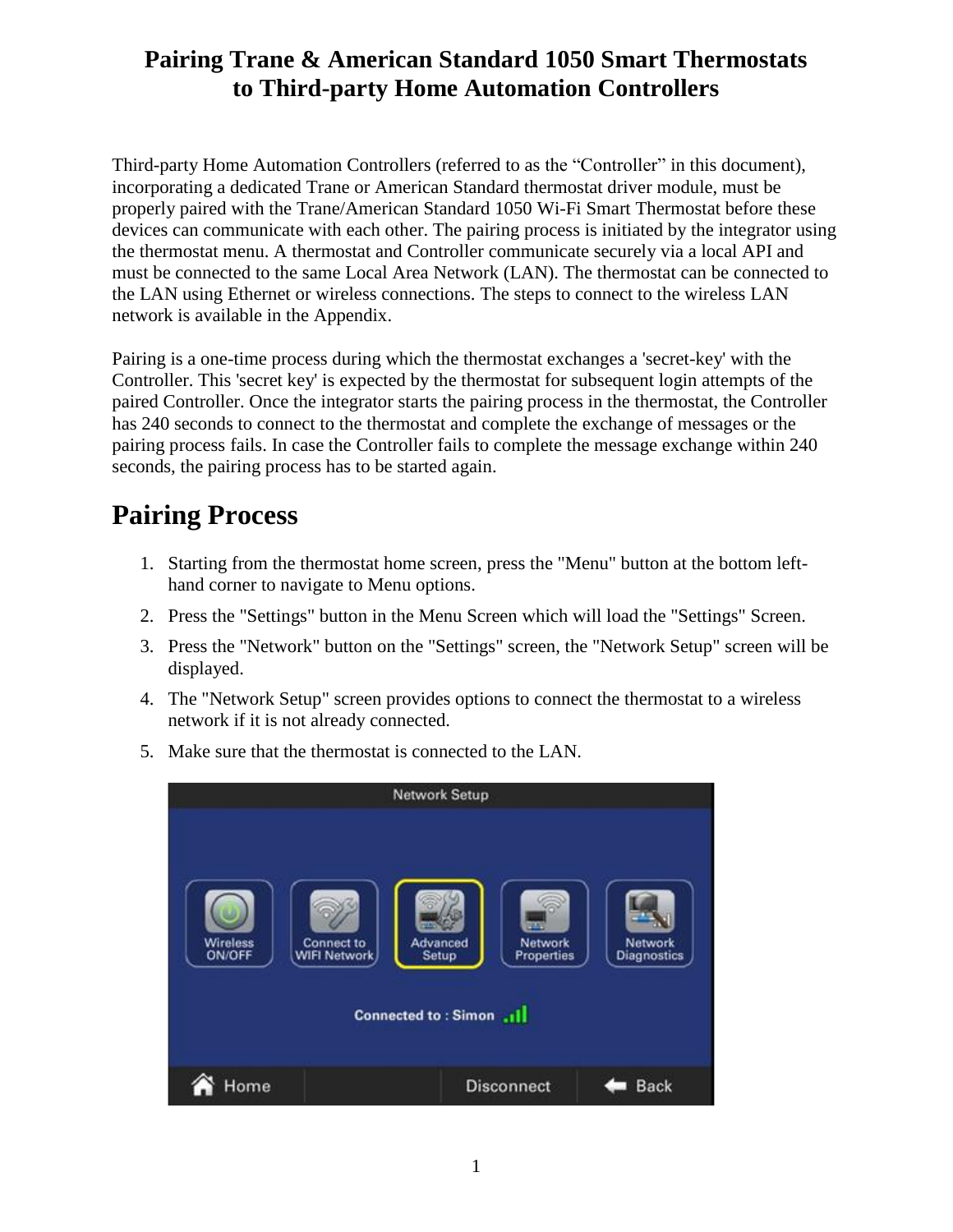- 6. Press the "Advanced Setup" button in the Network Setup screen which will navigate to "Network Settings" screen.
- 7. Press the "Remote Connection" button in Network Settings screen which will navigate to "Remote Connection" screen. This screen provides an option to pair a Home Automation Controller to the thermostat. The "Edit" button at the bottom of the Network Settings screen can be used to assign a static IP address to the thermostat.



Press the "Start Pairing" button (highlighted with yellow borders in the figure below) on the Remote Connection screen to start pairing. A black overlay screen loads which will display a step by step progress of the pairing process. The IP Address displayed on the screen can be entered by the integrator in the Controller user interface to begin the pairing process.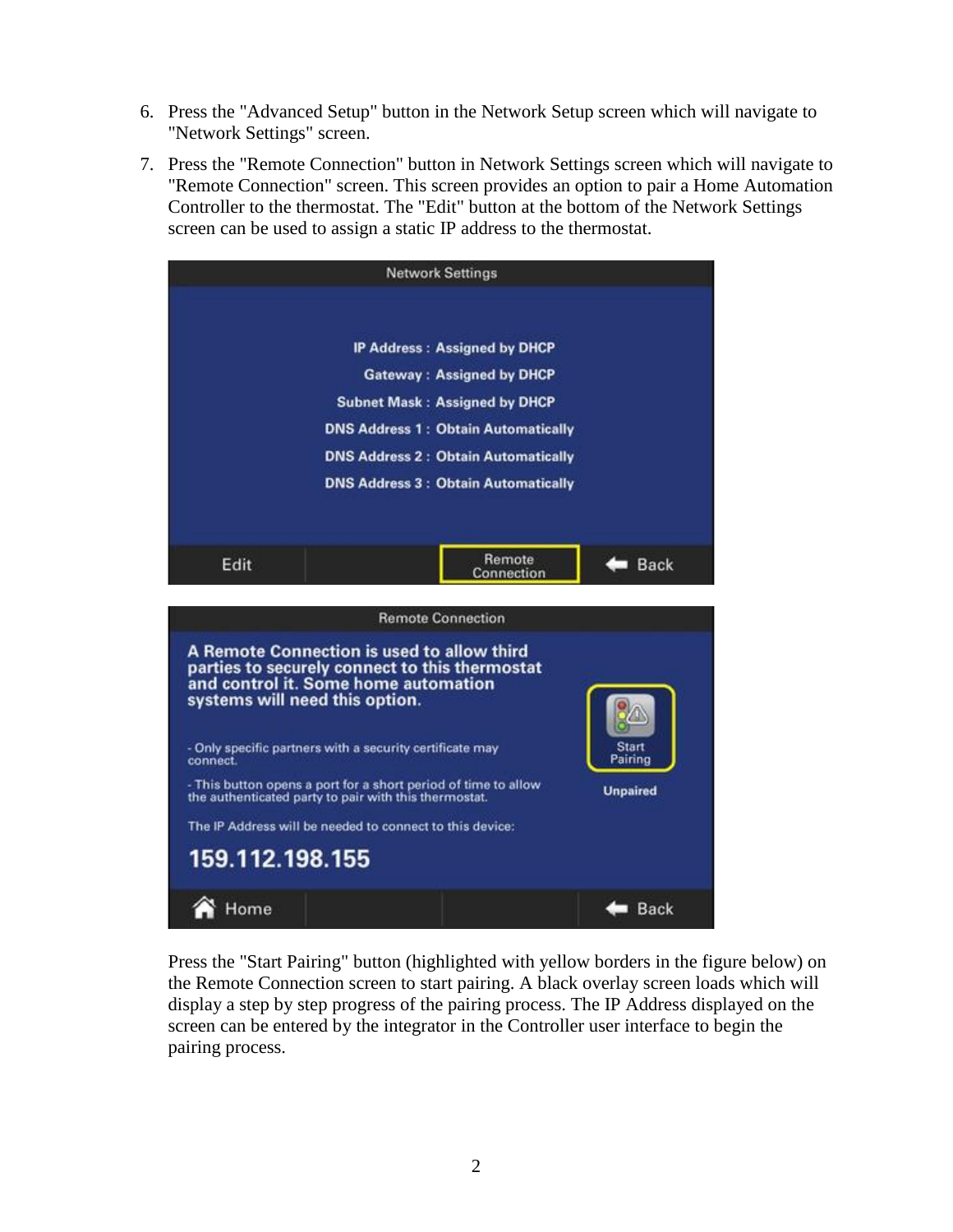#### *Summary of thermostat touchscreen button presses for pairing:*

*Menu > Settings > Network > Network Setup > Advanced Setup > Remote Connection > Start Pairing*



- 1. Once the pairing process is started, a timer for 240 seconds is triggered in the thermostat. The thermostat then opens the port 7878 for any external connections and waits for an incoming connection request.
- 2. The pairing process in the Controller should be started at this point. Note that the Controller should attempt to connect to the thermostat as a TCP client.
- 3. The control program containing the module for the thermostat has a signal to pulse that initiates pairing from the Controller side. The pairing signal can be pulsed with a simple button press. Below are screen shots showing the location of each platform's pairing button.

#### **AMX Sample Program**

The pairing button is in the header of the main screen.

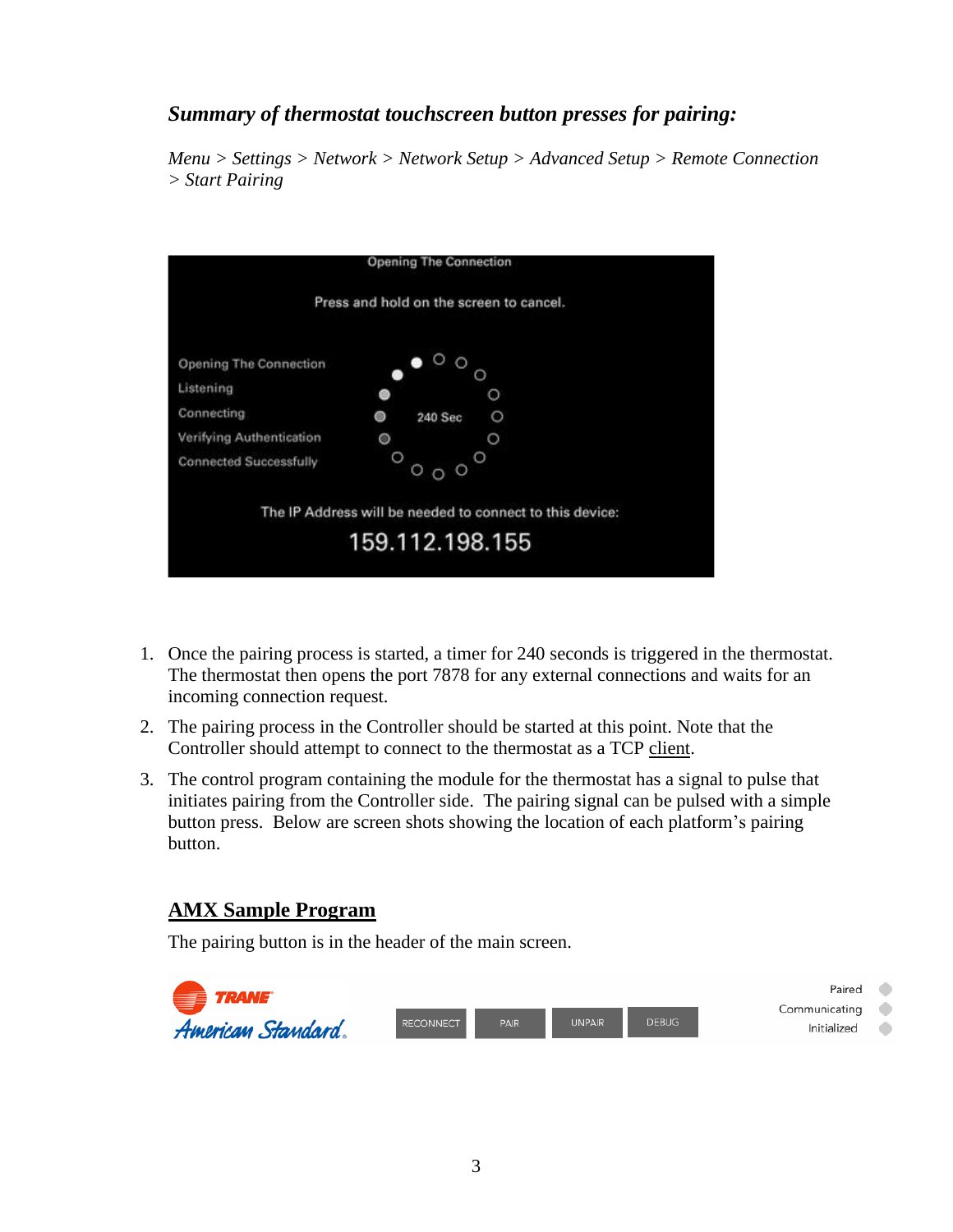#### **Control4 Composer Pro**

The pairing button is in the "Actions" menu of the Control4 thermostat module within Composer Pro.

| Pair          |  |                                                                                  |  |
|---------------|--|----------------------------------------------------------------------------------|--|
| <b>Unpair</b> |  |                                                                                  |  |
|               |  |                                                                                  |  |
|               |  |                                                                                  |  |
|               |  |                                                                                  |  |
|               |  |                                                                                  |  |
|               |  | <b>Connect</b><br><b>Disconnect</b><br><b>Reconnect</b><br><b>Driver Version</b> |  |

#### **Crestron Sample Program**

The pairing button is in the header of the main screen.

| _      | THERMOSTAT CONTROL |           |      |               |              | PAIRE.<br><b>COMMUNICATING</b> |
|--------|--------------------|-----------|------|---------------|--------------|--------------------------------|
| $\sim$ | CONNECT            | RECONNECT | PAIR | <b>UNPAIR</b> | <b>DEBUG</b> | <b>INITIALIZEL</b>             |

- 4. Once the pairing process is initiated on the thermostat, initiate pairing from the Controller by pulsing (press and release) the module's "Pair" signal. You will see the pairing progression on the thermostat screen as the process moves from "Listening", to "Connecting", to "'Verifying Authentication", to "Connected Successfully".
- 5. After pairing is completed the thermostat closes the overlay and shows 'Connected Successfully' in the 'Remote Connection' screen.
- 6. The Controller disconnects from the thermostat after the pairing process is complete and must establish a new connection to communicate securely with the thermostat.
- 7. When the Controller reconnects with the thermostat after successful pairing, it will receive a number of messages which will allow it to display the status of the thermostat on its user interface.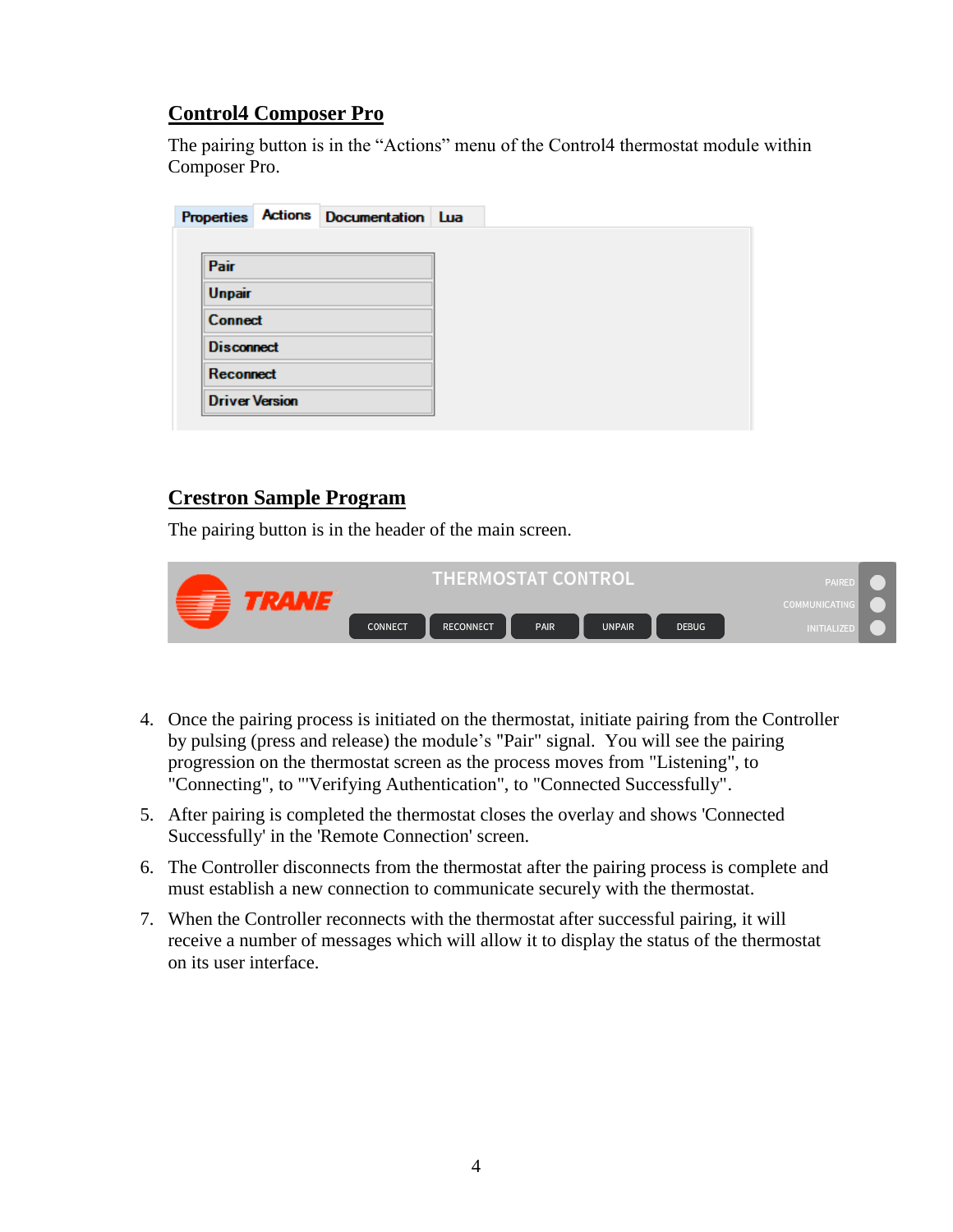

# **UNPAIRING 1050 THERMOSTAT FROM HOME AUTOMATION CONTROLLERS**

The thermostat provides an option to unpair any linked Home Automation Controller from the thermostat. The users can use this option to unpair existing devices and add new devices or add the same device in case of any errors in connection. The unpairing process removes any information about the Controller from the thermostat and closes the port 7878.

## **Unpairing Process**

- 1. Load the "Network Settings" screen using the same steps listed in the Pairing process from the previous section.
- 2. Press the "Remote Connection" button in Network Settings screen which will navigate to "Remote Connection" screen to unpair the Controller from the thermostat.
- 3. Press the "Unpair" button in Remote Connection in order to unpair the thermostat.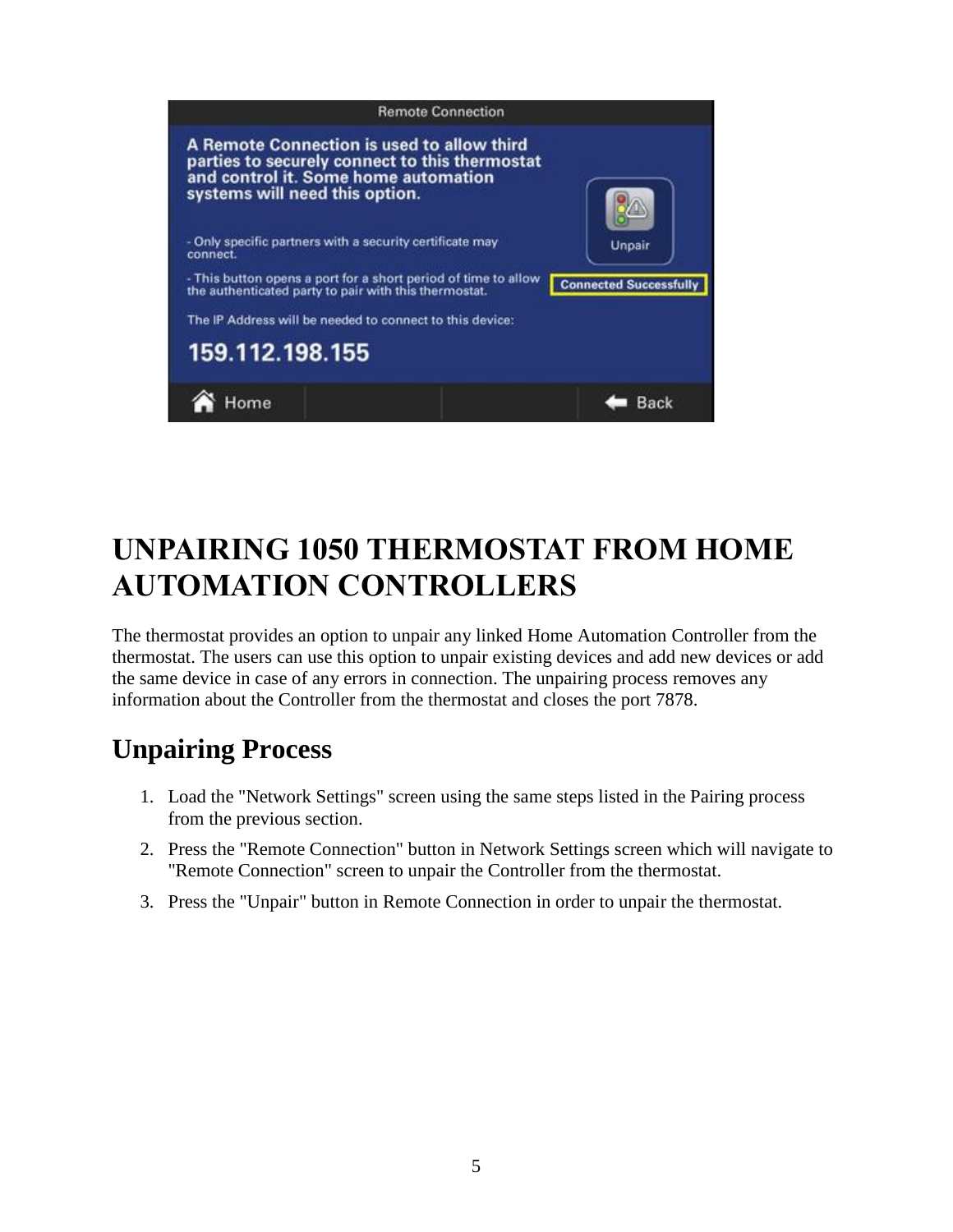

An overlay screen is displayed briefly until the unpair activity is completed.

- 4. The Controller must be unpaired as a separate step from unpairing the thermostat. Pulse the "Unpair" signal on the module to delete the pairing information from the module.
- 5. The module can be re-paired to the thermostat once the thermostat and the module have been unpaired.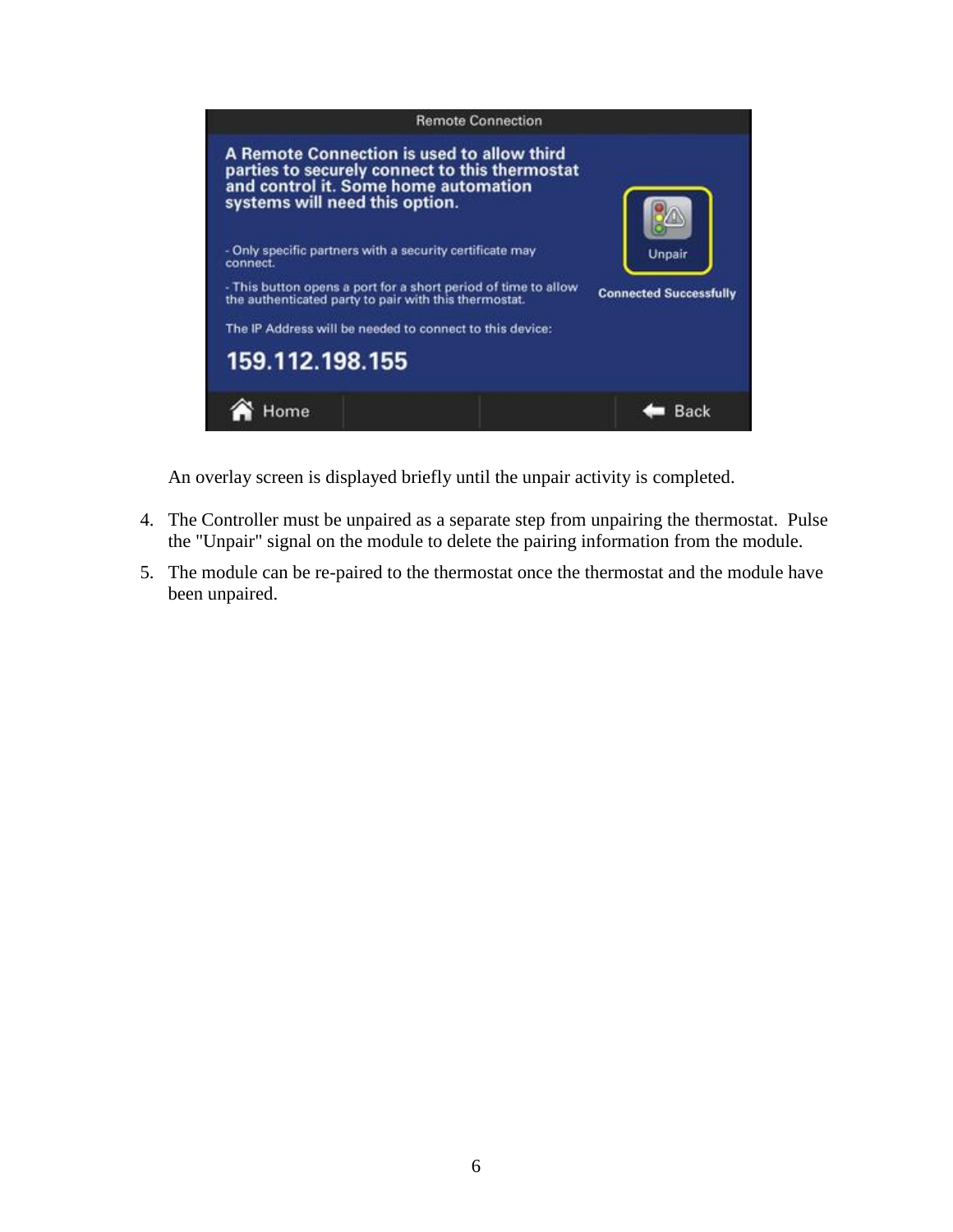# **APPENDIX**

## **Connect thermostat to wireless network**

1. From the home screen, press the "Menu" button to navigate to the Menu Screen.



2. Press the "Settings" button (highlighted with yellow borders in the figure below) in the Menu Screen, the Settings screen will be displayed.



- 3. Press the "Network" button (highlighted with a yellow border in the figure below) on the Settings screen, the "Network Setup" screen will be displayed.
- 4. Make sure that the "Wireless ON/OFF" button is turned on.
- 5. Press the "Connect to WIFI Network" button which will navigate to screen with available networks (i.e., Wireless Network screen)